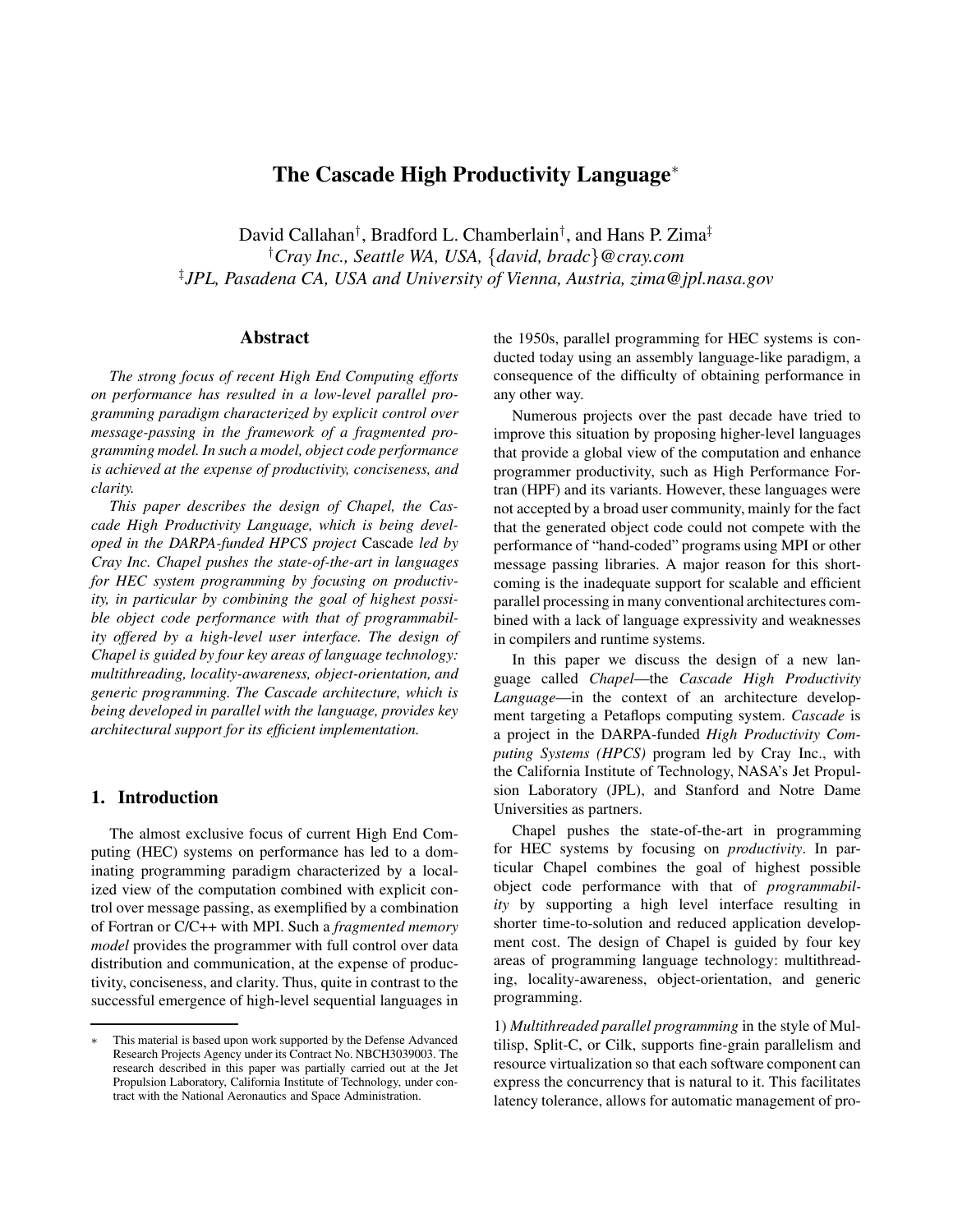cessors, and provides a clean interface for crafting composable software components.

2) *Locality-aware programming* in the style of HPF and ZPL provides distribution of shared data structures without requiring a fragmentation of control structure. The programmer reasons about load-balance and locality by specifying the placement of data objects and threads.

3) *Object-oriented programming* helps in managing complexity by separating common function from specific implementation to facilitate reuse.

4) *Generic programming and type-inference* simplify the type systems presented to users. High-performance computing requires type systems to provide data structure details that allow for efficient implementation. Generic programming avoids the need for explicit specification of such details when they can be inferred from the source or from specialization of program templates.

This paper is structured as follows. Section 2 will discuss languages for scientific parallel programming developed during the past decade. The main contribution of the paper is a description of the major design elements of Chapel in Section 3. This will be followed by an overview of the Cascade system architecture in Section 4. The paper concludes with a discussion of open issues and an outlook to future work in Section 5.

# **2. Languages for Scientific Parallel Programming**

With the emergence of distributed-memory machines in the 1980s the issue of a suitable programming paradigm for these architectures, in particular for controlling the tradeoff between locality and parallelism, became important. The earliest (and still dominant) approach is represented by the *fragmented programming model*: data structures and program state are partitioned into segments explicitly associated with regions of physical memory that are *local* to a processor (or a small SMP); control structures have to be partitioned correspondingly. Accessing non-local state is expensive. The overall responsibility for the management of data, work, and communication is with the programmer. The most popular versions of this explicitly parallel approach today use a combination of C, C++, or Fortran with MPI.

It soon became clear that a higher-level approach to parallel programming was desirable and feasible, based on data-parallel languages and the *Single-Program-Multiple-Data (SPMD) paradigm*, with a single conceptual thread of control coupled with user-specified annotations for data distribution, alignment, and data/thread affinity. For such languages, many low-level details can be left to the compiler and runtime system. *High Performance Fortran (HPF)* be-

came the trademark for a class of languages and related compilation and runtime system efforts that span more than a decade. Some of the key developments leading to HPF include the Kali language and compiler [13], the SUPERB restructuring system [23], and the Fortran D [9] and Vienna Fortran [5, 24] languages, both of which proposed high-level language extensions for parallel programming in Fortran77. HPF-1 [10], completed in 1993, was welcomed by many in the user community but was soon recognized as being too constrained in its data distribution features, resulting in performance drawbacks for important classes of applications. HPF-2 [11], the current *de facto* standard, and HPF+ [4] both extended the power of the distribution mechanism to accommodate dynamic and irregular applications [14]; HPF+ took the additional step of providing high-level access to low-level mechanisms such as the management of communication schedules and "halos" in order to allow user control of communication. The importance of these additional features is highlighted by the success of JA-HPF, the Japanese version of HPF derived from HPF+, which recently achieved a performance of 12.5 Teraflops for a plasma code on the Earth Simulator [18].

As HPF decreased in popularity, a number of languages rose in its place, commonly referred to as *partitioned global address space* languages. The best-known examples are Co-Array Fortran [16], Unified Parallel C [8], and Titanium [22]. While their details vary greatly, these languages are similar due to their support for regular data distributions which are operated on in an SPMD style. They have the advantage of being easier to compile than HPF, but achieve this by shifting some of that burden back to programmers by requiring them to return to the fragmented programming model, writing per-processor code, and coordinating communication and synchronization explicitly (albeit using concepts that are significantly more abstract than MPI). These languages therefore offer an interesting midpoint between MPI and HPF in the tradeoff between programmability and performance.

OpenMP [6] is one of the few current parallel programming techniques that supports a non-fragmented, global view of programming. It is also comparably easy to apply to existing code since users can incrementally add annotations to code over time. OpenMP's primary disadvantage is that it assumes a uniform shared memory in its execution model and therefore typically cannot scale to large numbers of conventional processors. Due to these limitations, a hybrid MPI/OpenMP usage model has become common for clusters of SMPs in which MPI is used for the coarse partitioning between the nodes, and OpenMP is used to express the lighter-weight parallelization and synchronization on each node.

ZPL is another parallel language that supports a global view of parallel programming. It supports parallel compu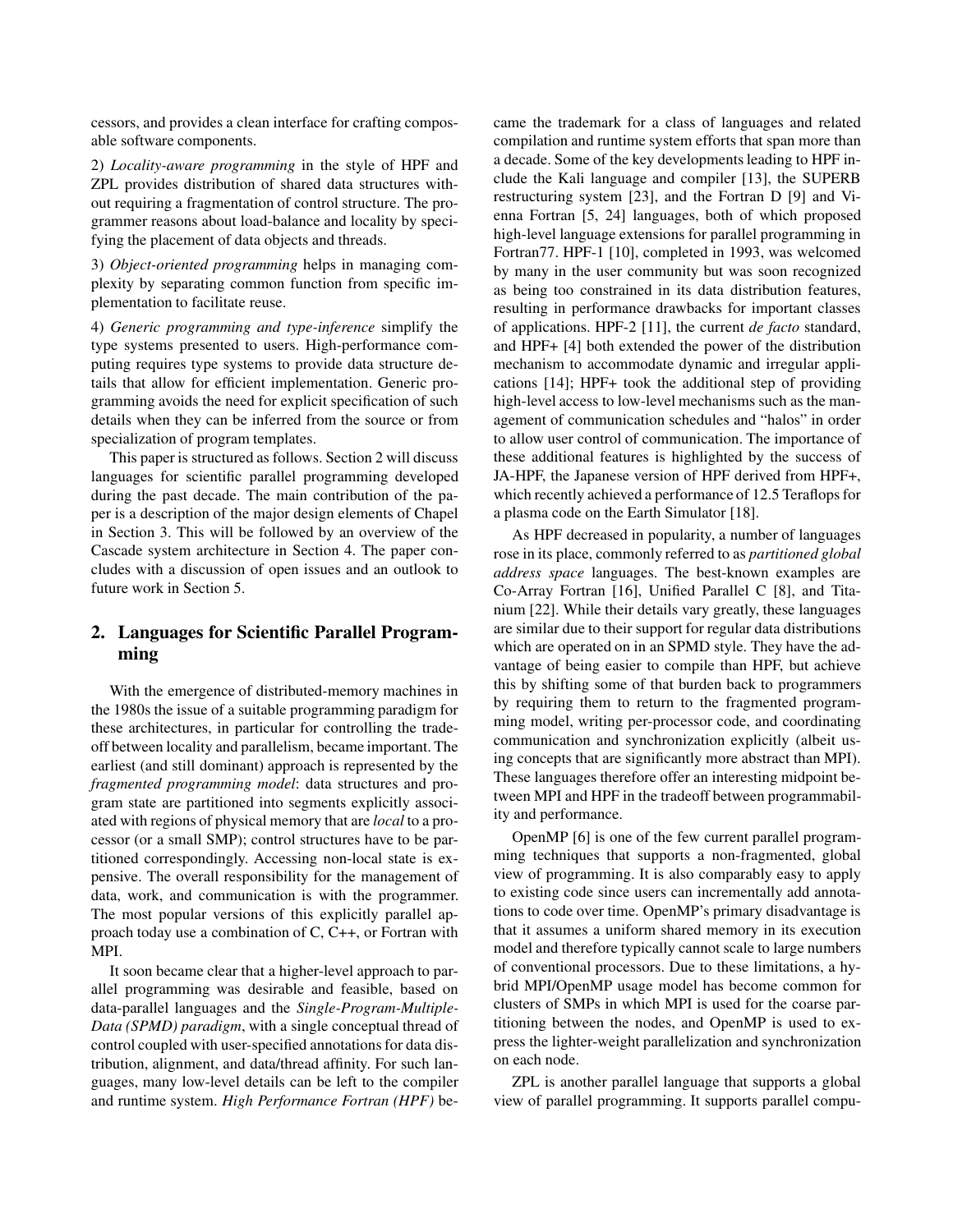tation via user-defined index sets called *regions* [2, 3]. Regions may be multidimensional, strided, and/or sparse, and are used both to declare distributed arrays and to operate on them in parallel. ZPL's region semantics are constrained so that all communication within a ZPL program is apparent in the syntax in the form of high-level array operators such as translations, reductions, and permutations.

# **3. The Cascade High Productivity Language Design**

The history of programming languages has been a balance of abstraction to increase reuse and hence productivity with concreteness motivated by performance requirements. Chapel strives both to improve the performance of programs and to permit more abstraction to be used in the specification of those programs. This motivates the structure of this section, in which we first discuss *Concrete Chapel*, which allows an explicit high-level specification of locality and parallelism, while *Abstract Chapel* provides features for generic programming, supported by mechanisms for type and data structure inference, specialization, and prototyping tools.

## **3.1. Concrete Chapel**

Concrete Chapel is a strongly typed object-oriented language with support for index *domains*, Fortran-like arrays, general data structures, data parallel operations, and explicit control of locality without resorting to a fragmented programming model.

The language is based on HPF's global view model which is very strong in dealing with common idioms forscientific computing at a high level of abstraction but avoids HPF's weaknesses of reliance on arrays as the only data structure and on "flat" parallelism. By adding general multithreaded programming and arbitrary data structures with object-level affinity Chapel greatly enhances its applicability to symbolic computing. Chapel's domains are generalizations of ZPL's regions, supporting nested parallelism, opaque index sets for building graphs, and a relaxed semantic model that emphasizes productivity over the identification of communication.

Chapel extends traditional sequential control constructs with the addition of explicitly parallel loops and a cobegin statement. The first of these specifies a space of iterations which may be executed concurrently. The second identifies a group of statements that are executed concurrently. These constructs may be nested and the amount of concurrency the programmer may express with them is unbounded.

The approach in Chapel differs in spirit from that of OpenMP. OpenMP creates heavyweight threads and has "work sharing" as a metaphor for managing parallelism.

Chapel has no real notion of thread, just subcomputations that may be executed concurrently. By removing the concept of thread from the programming model, we eliminate a resource management concern. More importantly, thread management is no longer an aspect of the interface between code modules. Each module is free to express the concurrency natural to it.

Rather than binding work to threads, Chapel builds on a concept of *locale* to which both data and computation may have affinity. A locale corresponds to a portion of a computing system comprising both storage and processing. There is a presumption that co-locating a computation and the data it accesses in one locale will reduce latency and provide greater bandwidth to the data. However, unlike distributed memory models such as MPI, all data is accessible from any locale. Co-location is only a performance issue.

Chapel supports an "on" specification in HPF-2 style that directs execution of a subcomputation or allocation of a data object to a specific locale. This provides a low-level tool to manage locality by allowing a computation to be performed near the bulk of the data it accesses. The next two sections describe higher-level tools.

**3.1.1. Domains** A Chapel domain is a named index set that can be combined with distributions, linked to data structures, and provides a basis for the formulation of iterative processes. Domains are first-class objects that can occur as elements of data structures and can be passed to or returned by functions.

An important subclass are *Cartesian product domains* whose index sets are Cartesian products of integer intervals, such as  $D = \{(i, j) | l_1 \le i \le u_1, l_2 \le j \le u_2\}$ . Such domains support regular array data structures as in Fortran and form a basis for much of the data distribution machinery. Cartesian product domains support the ability to perform algebraic operations on indices, to express neighborhoods or subdomain boundaries in terms of simple index ranges and to reason about individual dimensions when distributing a multidimensional domain or specifying a nested iteration scheme. Cartesian product domains can be dynamically reshaped and redistributed; such operations affect all data structures linked to the domain at the given point of program execution.

Under appropriate constraints Cartesian product domains can deal with certain types of irregular applications (e.g., the multiblock problem discussed below) but in general a more flexible mechanism is needed for efficiently processing highly dynamic data structures such as graphs. For this purpose, Chapel introduces *opaque domains*, whose indices are system-generated objects, similar to pointers. For such domains, the Chapel runtime system provides an infrastructure for automatic partitioning and distribution.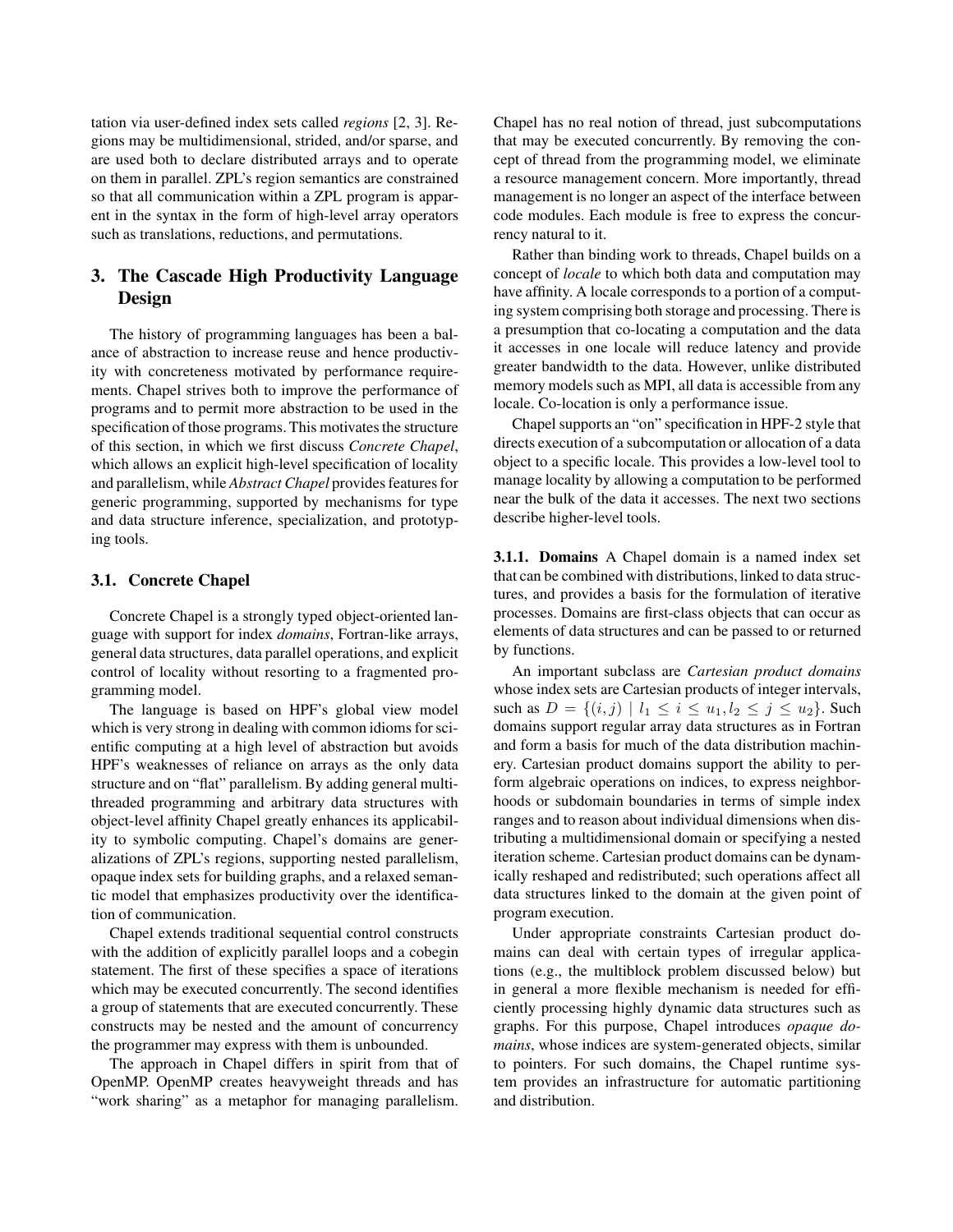

**Figure 1. Sparse matrix distribution.**

**3.1.2. Data Distributions** Programs in Concrete Chapel can organize their memory as a set of named virtual locales. A data distribution can then be introduced as a mapping from the index set of a domain to such a locale domain, where the set of all indices associated with one particular locale is called a *distribution segment*. Chapel defines new classes of intrinsic distributions, proposes user-defined extensions of the distribution mechanism, and provides special support for the distribution of opaque domains.

**Chapel Distributions** In addition to the data distributions of the HPF-2 Approved Extensions [11], which include general block and indirect, Chapel also supports user-defined distribution specifications. A new feature is the *general tiling distribution*, which generalizes the general block distribution by allowing the partitioning of a multi-dimensional index set into arbitrary rectangular subdomains, called tiles. A simple example for a general tiling distribution is the value-dependent distribution of a sparse domain, as illustrated in the example below.

#### **Example: Sparse Matrix Distribution**

Consider a Cartesian product domain for a sparse matrix with index set  $I = (1 : 10, 1 : 8)$ , where only non-zero elements are explicitly specified (Fig. 1). The locale domain is given by  $loc(1: 4)$ . The figure illustrates a general tiling distribution constructed to balance the number of non-zeroes in each distribution segment. The resulting subdomains are  $[1: 7, 1: 5]$ ,  $[8: 10, 1: 4]$ ,  $[1: 7, 6: 8]$ , and  $[8:10,5:8]$ .

#### **Example: Multiblock Code**

Multiblock codes model geometrically complex objects such as aircraft by a set of interacting structured grids that are connected in an irregular manner. All grids can be processed independently in parallel, with updates of boundaries carried out periodically. The number of grids, their sizes and their interaction patterns are generally determined at runtime; different grids may have widely different sizes and shapes.

```
var MB : domain = [1..n grids];
class Grid {
   var D : domain(1) distribute(block);
   var low, high : integer
   var data : array D of float;
   function do distribute {
      distribute(D) on(Locales(low..high))
      allocate(data);
   }
   function solve;
}
var grids : array MB of Grid;
for i in MB {
   var s : domain(1) = read_shape();
   grids(i) = Grid(D=s);}
setup(grids);
partition(grids); −− determine low,high
forall g in grids
   g.do distribute();
while (...) { –− not terminated
   pre_process(grids); −− update boundaries...
   forall g in grids on(Locales(g.low))
      g.solve()
}
function Grid.solve {
   forall i in D
      solve(i)... −− implicitly on some locale
}
```
#### **Figure 2. Parallel processing of a distributed multiblock grid collection.**

Fig. 2 illustrates a simplified Chapel approach to a parallel solution of the multiblock problem. We distribute component grids to contiguous disjoint subsets of locales based on their size. This ensures that grids can be processed concurrently and that each individual solver can be processed efficiently in parallel. The multiblock grid collection is represented by a one-dimensional array, *grids*, with *n grid* elements of type *Grid* for the individual component grids.

After determining the shape of all component grids, the grid collection is prepared for processing by a call to the function *setup*. This defines the boundary of each grid and initializes its data. The subsequently called *partition* routine determines the parameters, *lo* and *hi*, for the distribution of all component grids. The *while-*loop is inherently sequential. After pre-processing the grid collection, the *forall-*loop activates the solver for each component grid in parallel. The *on-* clause establishes affinity: each solver is executed on the locale subset of its associated grid. The individual solvers are parallel programs in their own right, which exploit the processing capabilities in their respective locale sets.  $\Diamond$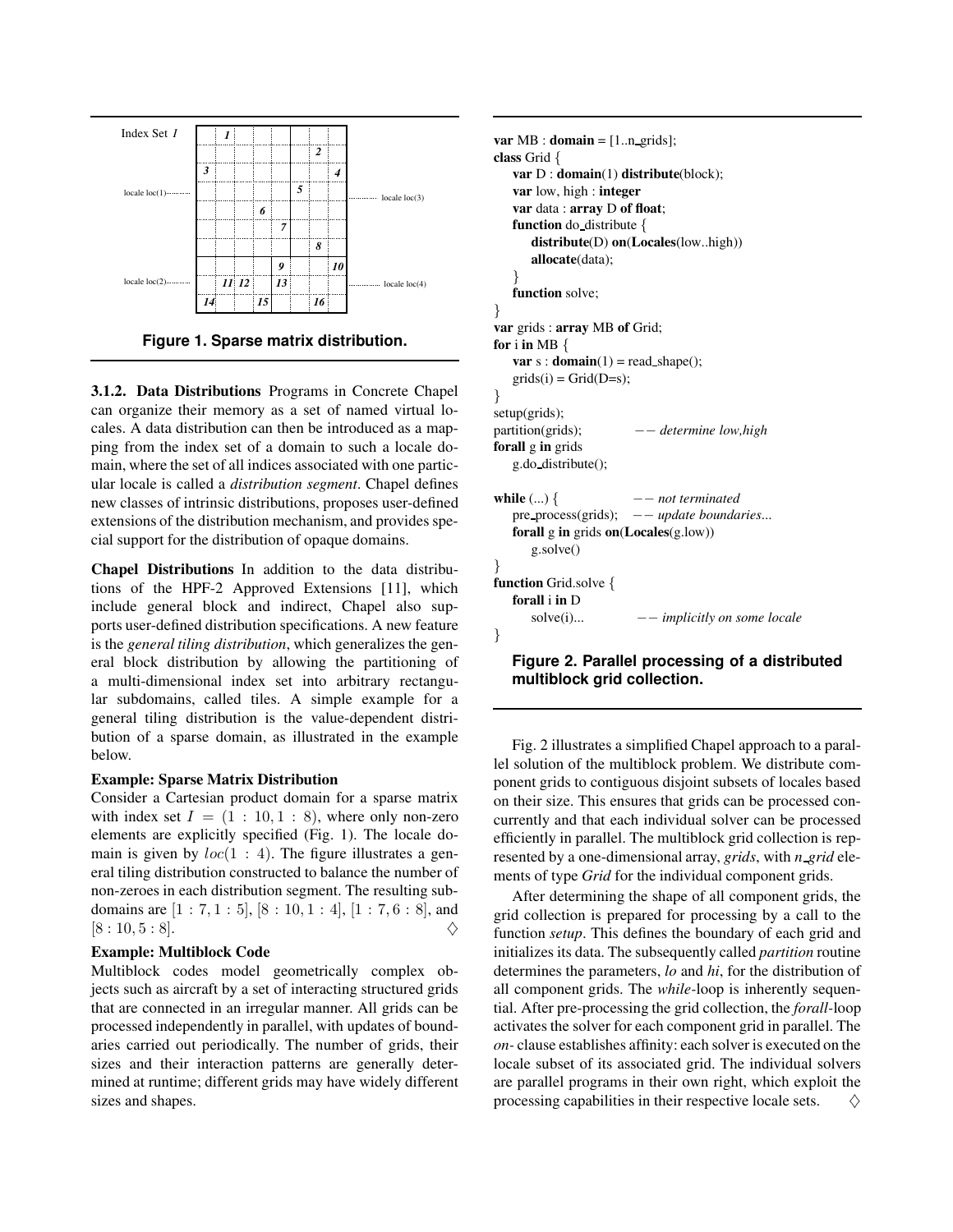```
class Tree { −− k−ary trees
   var k : integer;
   var D : domain(opaque) distribute();
   var CD : domain(1) = 1..k; \t--- child domaintype Node;
   var nodes : array D of Node;
   var children : array D of array CD of index(D);
  class Node {
      var id : index(D);
      function add child(i: index(CD), c: Node) {
         children(id,i) = c.id;}
      function child(i: index(CD)) : Node {
         return nodes(children(id,i))
      }
   }
  function newnode : Node {
      var n : index(D) = D.new();nodes(n) = Node(id=n);return nodes(n);
   }
}
var tree : Tree(k=num_children);
var root : Tree.Node = tree.newnode();
```
**distribute**(tree.D) **on**(**Locales**);

**var** data : **array** tree.D **of** datatype;

## **Figure 3. Using opaque domains to implement a** k**-ary tree.**

**Opaque Domains** Opaque domains support the allocation and distribution of dynamic and irregular data structures. Their elements—opaque indices—are system generated objects, which identify instances of data associated with the domain and store information about the locale assignment and possibly the relative "weight" of the data element in the overall structure. This provides the system with sufficient information for automatically distributing (and possibly redistributing) such a domain.

Figure 3 shows a simple use of an opaque domain to manage the nodes of a  $k$ -ary tree. The multiblock example discussed above could also be formulated using opaque domains, based on a dynamic allocation of individual grids and automatic support for partitioning (rather than the explicit control expressed by the function *partition*).

#### **3.2. Abstract Chapel**

The definition of "abstract" that applies here is *disassociated from any specific instance*. In particular we want to enable and encourage programs to be written with explicit algorithms but with abstract data structures.

## **function** search(v) {  $dfnumber(v) = count;$  $lowlink(v) = count;$ count  $+= 1$ ; stack.push(v); on  $stack(v) = true;$ **for** w **in** neighbors $(v)$ **if** (**not** is old(w)) { search(w);  $lowlink(v) = min(lowlink(v), lowlink(w));$  $\}$  **else if** (dfnumber(w) < dfnumber(v) **and** on stack(v))  $lowlink(v) = min(longlink(v), dfnumber(w));$ } **if** (lowlink(v) == dfnumber(v)) { **var**  $r = new component();$ **var** x; **do** {  $x = stack.pop();$ on  $stack(x) = false$ ; add\_node $(r,x)$ ;  $\}$  while (dfnumber(x) > dfnumber(v)); } }

## **Figure 4. A search function for finding strongly connected components.**

Chapel will focus on providing support for abstracting three fundamental aspects of data structures: component types, iteration, and mapping from sets to variables. For example, consider Tarjan's algorithm for finding strongly connected components shown in Figure 4. The context for this algorithm is that the value of  $\nu$  identifies a node in some graph and *neighbors* defines an edge relation for that graph. There are a number of *maps* from the graph nodes to various variables that hold state for the algorithm. These are *dfnumber*, *lowlink*, *is old*, and *on stack*. Within the language, the *array*. . .*of* type constructor is used to identify maps. There is also a loop that iterates over a set of nodes identified as *neighbors* of *v*. In addition, two unbound functions, *new component* and *add node*, abstract the actions we should take when a new strongly connected component is identified and a new element is added to a component. Finally, the algorithm uses the unbound objects *count* and *stack* which carry state between activations of the function.

The above algorithm is quite abstract. To make it concrete we would need to provide implementations for the various maps, the iterator, and bindings for the unbound operations. The object-oriented paradigm provides a framework for some of these issues. In particular, we can encapsulate this function in a class that binds free symbols. However, existing strongly-typed object-oriented languages give poor support for adapting the mapping and iteration functions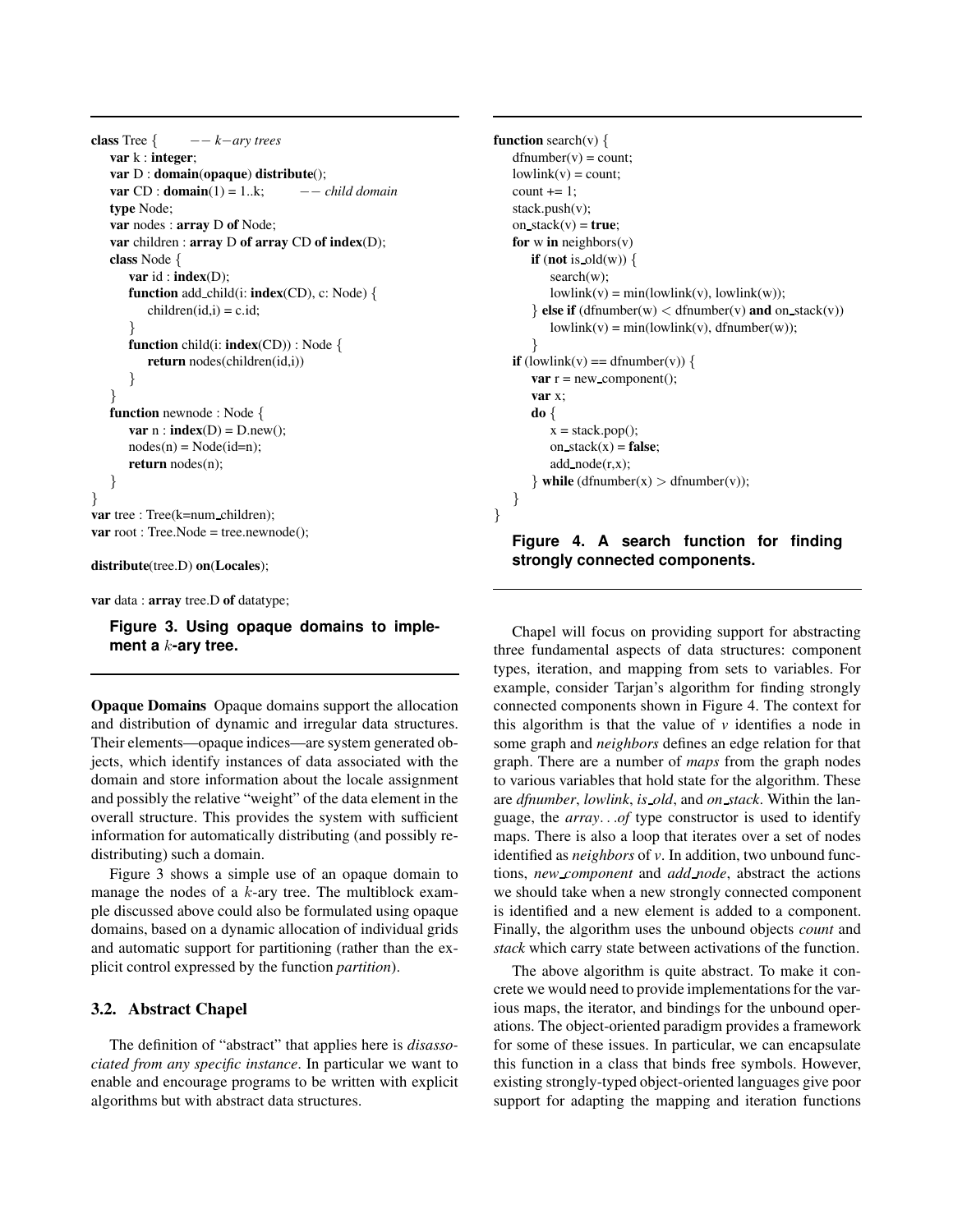to client contexts. Furthermore, while here it is enough to specify that the set of nodes forms a graph and has a neighbor relation, any further definition of the graph would limit the applicability of this function and curtail its potential for reuse. Chapel extends the common object-oriented features in three ways to encourage abstraction:

1) *Abstraction of types* Similar to the concept of templates in C++ and generic packages in Ada, we permit types to be omitted from program fragments. Types will be inferred from usage and different contexts may require separate instantiations of various functions and classes each tailored to callsite specifics. In the example above, variables *v*, *w*, and *r* might be simple integers, pointers to objects, or elements in some domain. Each is a valid choice depending on context. We permit type variables to be declared which can be used to express constraints amongst complex types [7].

2) *Abstraction of iteration* Iteration over sets of objects and values is another fundamental operation but most languages provide little in the way of abstraction for this operation. We borrow from CLU [12] the concept of an *iterator* which returns a sequence of values or object references. These iterators are named, have parameters and can be bound to objects like other functions. The primary difference is that they return a sequence of values rather than a single value. In this example, the iterator *neighbors* insulates this code from the details of the graph abstraction. Iterators are integrated with the concurrency mechanisms as well.

3) *Abstraction of maps* We use the term *map* to refer to a function from some domain to a collection of variables. It generalizes the concept of "array" which is based on Cartesian product domains. The domain of a map may be an integer tuple, an opaque domain, the values of some type (implemented with a hash table), or the values returned by some iterator. A goal of Chapel is to provide default implementations for various sorts of maps to facilitate rapid prototyping yet also to provide an interface that allows construction of context-efficient implementations without disturbing the algorithm.

Another productivity goal of Chapel is to expand from type inference to *data structure inference*. This means we would like to have the programmer identify a general category for an object and have the system select a reasonable implementation based on use. For example, the user identifies *dfnumber* as a map, simply as an array indexed by a type, and the system selects a suitable implementation depending on its knowledge of the domain. Similarly, we have a category *seq* that consists of objects that have iterators. There will be a library of *seq* implementations, generic with respect to element type, but with different sets of methods such as *push* and *pop*. The system will automatically select an instantiation based on usage but the programmer is free to override this decision or to directly implement the ab**class** StrongComponents { **type** nodetype; **iterator** neighbors(node :nodetype) :nodetype { **return** node.neighbors; } **type** nodeset : **seq of** nodetype; **var** components : **seq of** nodeset; **function** new component : nodeset { **var** x = nodeset(); −− *create new nodeset* components.insert(x); **return** x; } **function** add\_node(r:nodeset, n:nodetype) { r.insert(n); } **var** dfnumber, lowlink : **array** nodetype **of integer**; **var** on stack : **array** nodetype **of boolean**; **function** is old(n :nodetype) : **boolean** { **return** lowlink(n)  $< 0$ ; } **var** count : **integer**; **var** stack : **seq of** nodetype; **function** find components(nodes) : **seq of** nodeset { **forall** n **in** nodes { on  $stack(n) = false;$  $lowlink(n) = -1;$ } stack.init();  $count = 0$ ; **for** n **in** nodes **if** (**not** is old(n)) search(n); **return** components; } **function** search(n :nodetype)  $\{ \dots \}$ }

# **Figure 5. An abstract class for finding strongly connected components in a directed graph.**

stractions based on application specific knowledge that admits a more efficient solution.

We illustrate these concepts in a possible encapsulation of the *search* function shown in Figure 5. This class is generic with respect to the type parameter *nodetype* which must be specified when an instance of this class is instantiated. The type of the formal parameter *nodes* to method *find components* is also left generic. It could be an array or other domain or an object with a default iterator. The local type variable *nodeset* constrains the return type of *new component* to match the first parameter of *add node*.

Default implementations for the various sets and arrays bound to this class will be provided. The default implementation for *stack* includes the *push* and *pop* methods. A client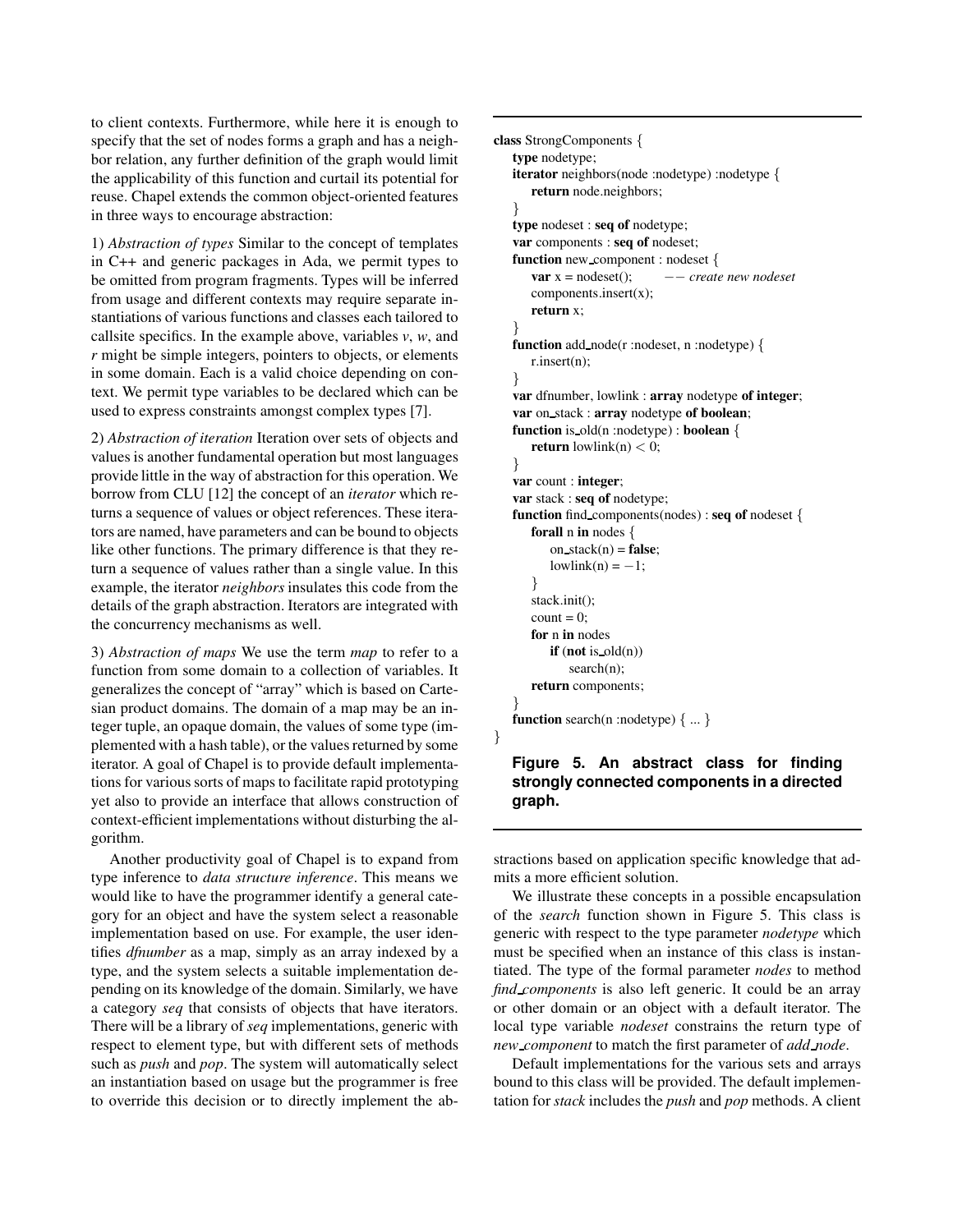```
class MyStrongComponents with StrongComponents {
   where class nodetype { var dfnumber, lowlink : integer;
                             var on stack : boolean;
                             var stack_next : nodetype; }
   function dfnumber(n : nodetype) { return n.dfnumber; }
   function lowlink(n : nodetype) { return n.lowlink; }
   function on stack(n : nodetype) { return n.on stack; }
   var stack : class {
      var top : node;
      function push(n : nodetype) {
          n.stack\_next = top;top = n;
       }
      function pop :nodetype {
          var x = top;
          top = x.\text{stack\_next};return x;
       }
      function init { top = nil; }
   }
}
```
**Figure 6. A specialization where auxiliary fields on graph nodes are used instead of side data structures.**

is free to specialize this class definition by providing alternate implementations of any or all of these definitions. The category of a symbol is allowed to change as well so that array *dfnumber* could be altered to be a function returning a variable.

An example of such a client is shown in Figure 6 where the system implementations of various arrays are replaced with direct access to variables on graph nodes. We add a type constraint on *nodetype* that identifies these fields and provide a new definition of *stack*.

The primary implementation challenge is to manage the cost of recompilation and optimize the selection of implementations to avoid unnecessary overheads. Unlike other high-level languages, however, runtime performance is not completely at the mercy of a smart compiler: where optimization fails, the language allows programmers to provide concrete, hand-crafted implementations of data structures that will be competitive with today's solutions. These implementations can be provided without disturbing the basic algorithms. In particular, they could be target-dependent, providing a level of portability for the bulk of an application not currently available.

While the research focus of the concrete language is to explore locality-aware multithreading as a programming model, for the generic aspects we are interested in achieving much of the ease of use and expressiveness of dynamically typed languages but with the performance advantages

of compile-time type checking. We are also hoping to bridge high-level languages like SETL [19] and more productionoriented languages by specializing reusable algorithms built on abstract data structures. A synergy between these goals is provided by the common notion of a domain as a mechanism both to define maps and iteration and to distribute data for locality.

#### **3.3. Implementation Strategy**

The initial implementation of Chapel will take a source-to-source compilation approach in order to provide a portable implementation that avoids as many architectural assumptions as possible. This implementation will most likely generate C code with calls to a portable communication interface such as MPI or ARMCI [15], in order to maximize the number of parallel architectures on which it can be run. This compiler will be made open source early in its development cycle in order to encourage evaluation of the language, experimentation with its features, and rapid feedback from potential user communities. As the implementation matures, we hope to engage the broader community to help with its optimization, upkeep, and evolution.

One of the primary challenges with this initial implementation will be to achieve performance levels that make Chapel attractive not only for its productivity features, but also for performance-oriented runs. This will be a stiff challenge given the lack of support for latency tolerance and multithreading on current architectures, but our hope is that Chapel's language-level support for abstractions such as domains and locale views will give the implementation the opportunity to cache pieces of performance-crucial information with the runtime objects representing these concepts.

Meanwhile, as the Cascade architecture moves toward production, a second implementation effort will take place to generate code that takes maximal advantage of its unique features. This implementation will target either the machine's assembly language, or the front-end of Cascade's conventional C and Fortran compilers.

Chapel's abstract features will be implemented via a global type inference engine that strives to determine variable types and values within a user's program. The compiler will then specialize routines to generate optimized code based on the results of that analysis. This implementation effort is already underway and is based on compilation techniques developed in the context of the Concert Compiler [17].

## **4. Architecture Implications**

Key concepts of high-productivity programming on which the design of Chapel is founded include multi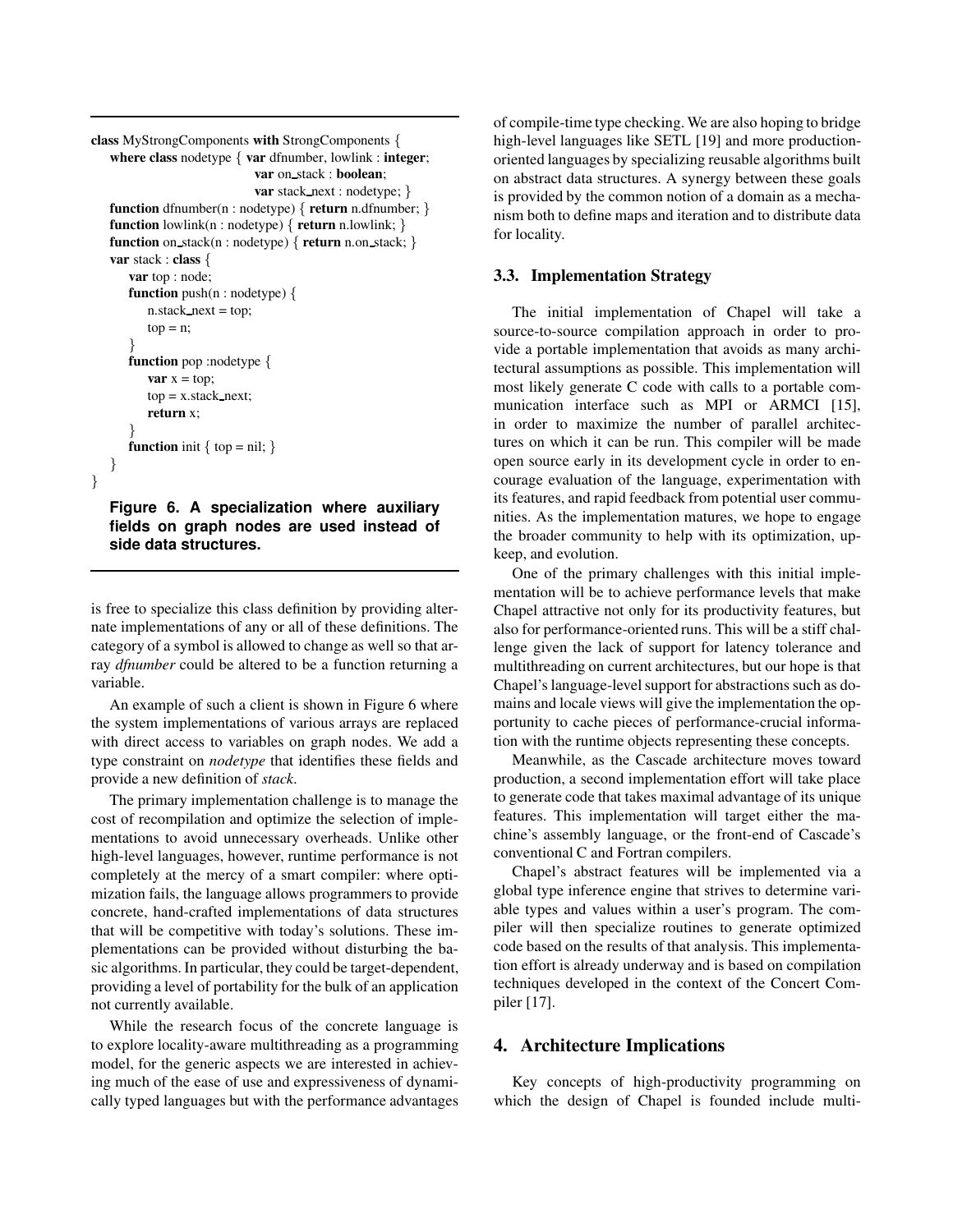threaded fine-grain parallelism and locality-aware programming. These are areas where the lack of adequate architectural support in conventional architectures has led to severe performance problems. Here we will discuss how the Cascade architecture addresses these issues.

1) Implementation of fine-grain parallelism with an unbounded number of threads implies a runtime system capable of virtualizing processors. This requires multiplexing threads onto available processors, hardware support for synchronization, and mechanisms to reduce the overheads of thread scheduling.

Modern processor architecture has focused almost exclusively on the performance of single threads of control. Large register sets, data caches, memory disambiguation and branch prediction are all focused on a single thread, resulting in a large execution state and expensive context switches. Such processors are most effective when executing programs with a high ratio of number of operations to memory bandwidth requirements. Cascade provides such "heavyweight" processors but also includes a second class of "lightweight" processors.

Lightweight processors are optimized for programs rich in short threads and synchronization, or which are data intensive. These processors are implemented in the memory subsystem and while they are not very powerful individually, there are many of them. Lightweight processors use a form of hardware multithreading to tolerate latency for remote accesses and synchronization.

2) Chapel supports the distribution of data structures to exploit spatial locality. At the same time, high bandwidth is needed for data structures for which there is no natural distribution. This is particularly important for expanding parallel programming to areas beyond simulation of physical systems where decompositions are often implied by system structure.

The Cascade architecture is a shared address space system that supports multiple views of physical memory. In one view, which supports non-uniform spatial locality, the system consists of an arrangement of locales, each of which contains a heavyweight processor and a collection of lightweight processors in the memory. Neighborhoods in the virtual address space are preserved by the hardware mapping to physical addresses.

To support data structures that are shared but have no natural algorithm-induced distribution, Cascade supports a uniform-access view of memory. In this view, small consecutive blocks of memory are distributed by applying a hashing function to the virtual addresses. This technique was used in the IBM RP3 and the Cray MTA to ensure high bandwidth to data aggregates from a set of processors regardless of access pattern. For example, a 3-D data set can

be partitioned into parallel 1-D "pencils" and be accessed concurrently in any dimension with no loss of bandwidth.

These two models allow spatial locality to either be ignored or exploited. It can be ignored at small scales that have adequate bandwidth or that have no viable decomposition. It can be exploited at large scale where a reasonable distribution for the data can be achieved.

3) The final aspect of Chapel is the the need for remote thread creation or, equivalently, message-driven computation to allow threads to execute in the locale of the data they are accessing. This concept has many antecedents including Actor programming [1], the Chare Kernel [20], and Active Messages [21].

All processors in the Cascade system are able to execute a *spawn* primitive that will create a new thread running in a lightweight processor anywhere in the system. This mechanism directly supports the programming idiom of creating a new thread running on a particular locale to exploit spatial locality or reduce the latency of transactions against remote data.

This basic model is then extended with a software layer so that suitable threads can be executed by an adjacent heavyweight processor to exploit temporal locality. Heavyweight processors service a local work-queue of threads ready to run. Prior to insertion on this queue, remote data can be prefetched and synchronization resolved to minimize the impact of these issues on heavyweight processors that are not optimized for them.

These are areas where the Cascade architecture will provide non-commodity support for the Chapel programming model. They are not the only issues needed for a successful Petaflops-scale system nor are they the only ways to exploit Cascade's architecture but these are key areas where current systems are insufficient.

#### **5. Summary**

This paper described the design of Chapel, the Cascade High Productivity Language. Chapel pushes the state-ofthe-art in languages for high-end computing by combining the goal of highest possible object code performance with a high-level user interface for programmability. While the concrete language allows explicit control of parallelism and locality without the need to resort to a fragmented memory model, the abstract language frees the user from many details of type and data structure specification. Chapel can be implemented on any parallel system, however the full range of the language will require architectural support for achieving its performance goals beyond that offered in conventional machines. Such support can be realistically expected from many future Petaflops-scale architectures, and it will be provided specifically by the Cascade architecture